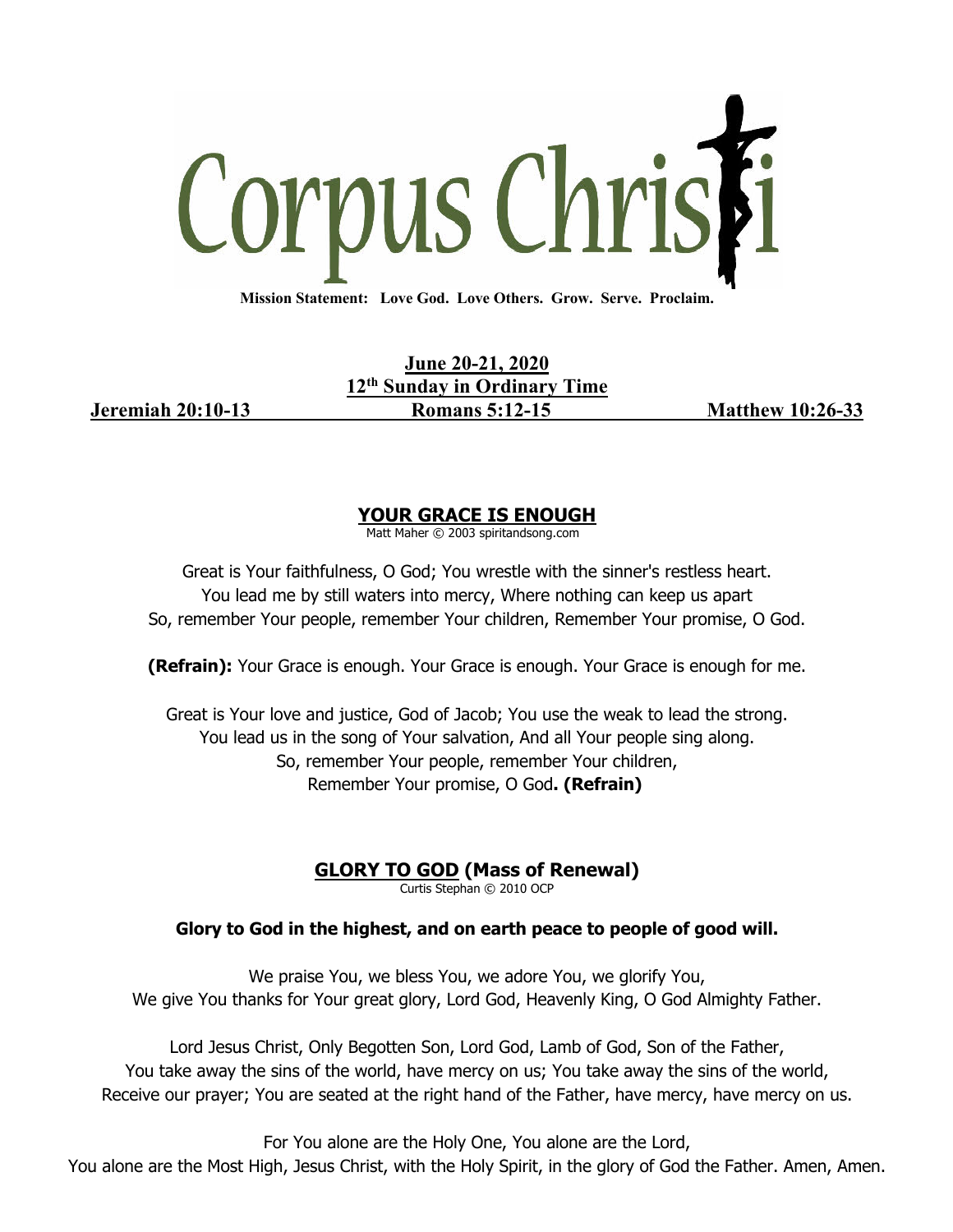Jeremiah said: "I hear the whisperings of many: 'Terror on every side! Denounce! let us denounce him!' All those who were my friends are on the watch for any misstep of mine. 'Perhaps he will be trapped; then we can prevail, and take our vengeance on him.' But the LORD is with me, like a mighty champion: my persecutors will stumble, they will not triumph. In their failure they will be put to utter shame, to lasting, unforgettable confusion. O LORD of hosts, you who test the just, who probe mind and heart, let me witness the vengeance you take on them, for to you I have entrusted my cause. Sing to the LORD, praise the LORD, for he has rescued the life of the poor from the power of the wicked!"

#### **Responsorial Psalm:**



#### **READING 2 Romans 5:12-15**

Brothers and sisters: Through one man sin entered the world, and through sin, death, and thus death came to all men, inasmuch as all sinned for up to the time of the law, sin was in the world, though sin is not accounted when there is no law. But death reigned from Adam to Moses, even over those who did not sin

after the pattern of the trespass of Adam, who is the type of the one who was to come.

But the gift is not like the transgression. For if by the transgression of the one the many died, how much more did the grace of God and the gracious gift of the one man Jesus Christ overflow for the many.

# **Profession of Faith: NICENE CREED**

I believe in one God, the Father almighty, Maker of heaven and earth, of all things visible and invisible. I believe in one Lord Jesus Christ, the Only Begotten Son of God, born of the Father before all ages. God from God, Light from Light, true God from true God, begotten, not made, consubstantial with the Father; Through Him all things were made.

For us men and for our salvation He came down from heaven, (bow your head briefly) and by the Holy Spirit was incarnate of the Virgin Mary and became man. For our sake He was crucified under Pontius Pilate, He suffered death and was buried, and rose again on the third day in accordance with the Scriptures. He ascended into heaven and is seated at the right hand of the Father. He will come again in glory to judge the living and the dead and His kingdom will have no end.

I believe in the Holy Spirit, the Lord, the Giver of life, Who proceeds from the Father and the Son, Who with the Father and the Son is adored and glorified, Who has spoken through the prophets. I believe in one, holy, catholic and apostolic Church. I confess one Baptism for the forgiveness of sins And I look forward to the resurrection of the dead and the life of the world to come. Amen.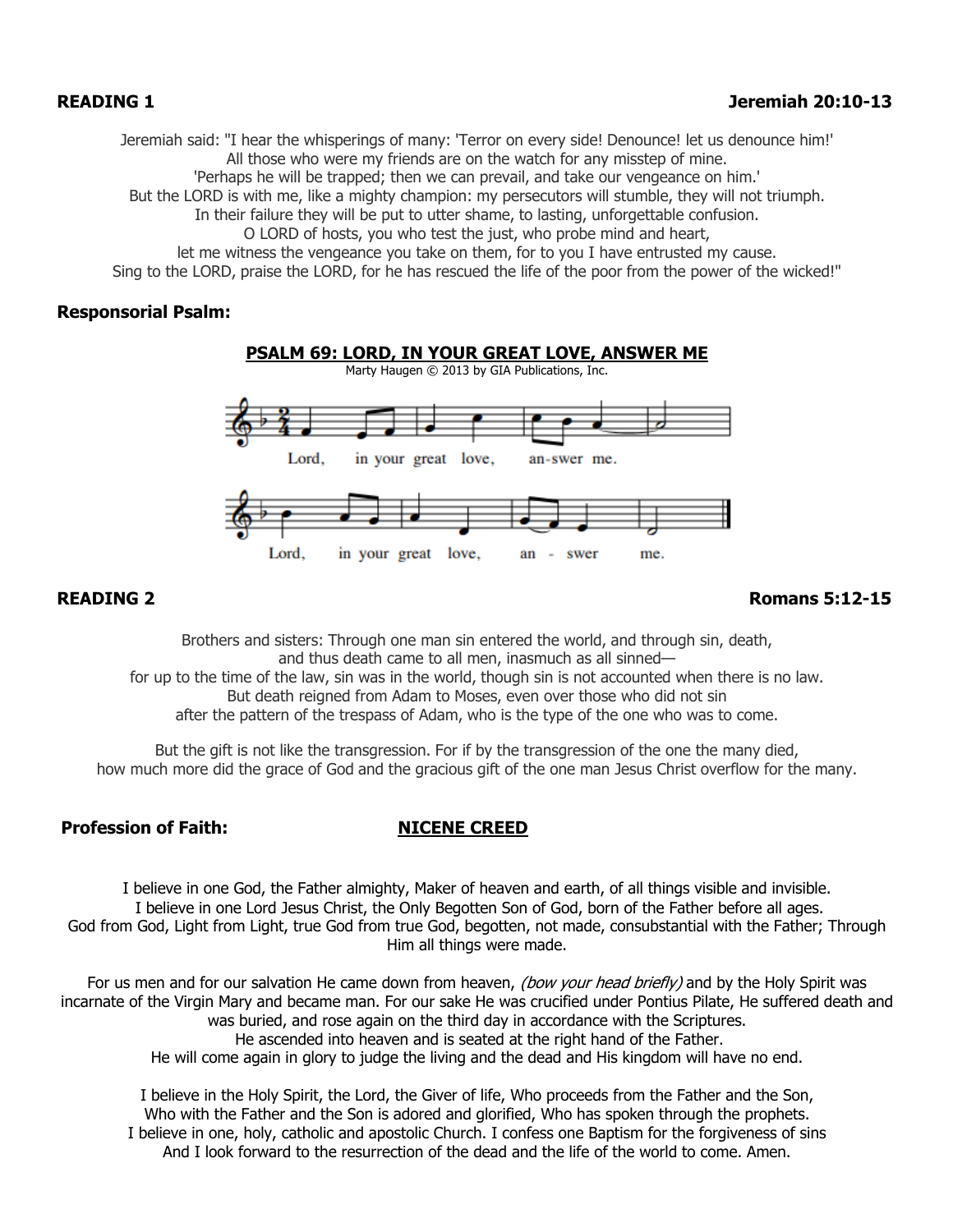**Preparation of the Gifts:** 

### **THE LORD IS MY LIGHT**

Christopher Walker. © 1996, Published by OCP.



**Communion:** 

# **CHRIST IN ME ARISE**

Trevor Thomson © 2010,. Spiritandsong.com.

**Christ in me arise and dispel all the darkness. Christ in me arise with your power and your strength. Christ in me pour out your blessing and healing. Christ in me arise and I shall rise with you.**

Be now my vision; open these eyes, showing me all that I must see. Onward to the kingdom, you are the way. Arise in me and I shall rise with you.

Be now my footsteps, leading the way, taking me where I must go. Onward to the kingdom, you are the way. Arise in me and I shall rise with you.